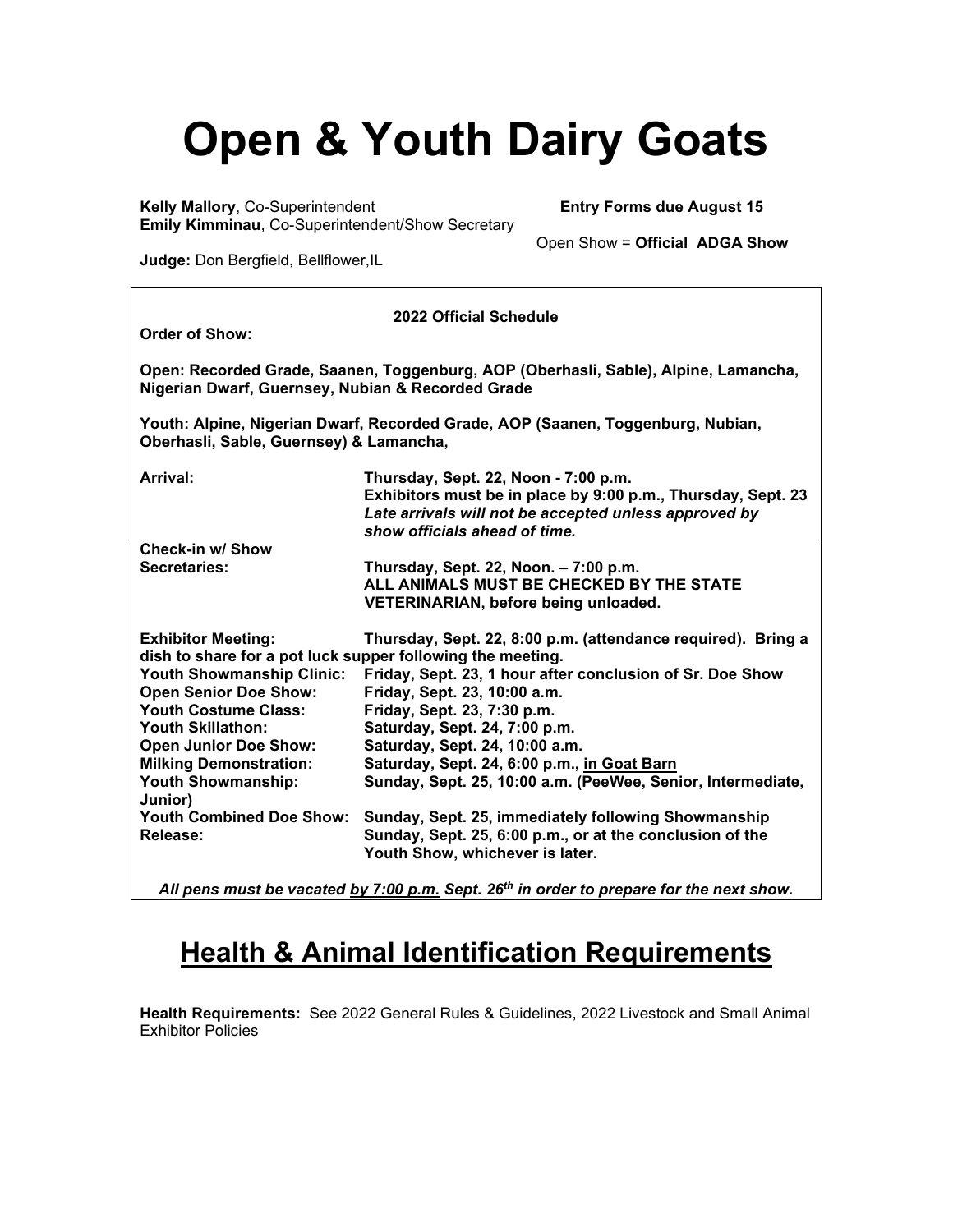## **Animal Identification Requirements: (provide by the VA State Veterinarian)**

In-State goats = Tattoo will be accepted as an official ID. Tattoos MUST be legible. Any goat with a tattoo deemed illegible by the State Veterinarian doing health checks will not be permitted to show at the VA State Fair. Please plan ahead.

Out of State Goats – For goats coming to the Fair from out of state; only an ID recognized as "official" by the Commonwealth of VA is acceptable. Tattoos are **not** considered an official ID for goats to enter Virginia.

- Official ID for Goats to enter VA include:
	- o Scrapie program approved tags- either plastic or metal, serial tags or flock tags.
	- o USDA compliant microchips- if the microchip is listed on the breed registration paper.
	- o Earless goats or goats with injured ears can have scrapie tags attached to the collar.

## **Open Dairy Goat Show Rules**

#### **The State Fair General Rules, the Livestock Rules and the Show Ring Code of Ethics apply to this department. By submitting an entry you agree to read and abide by these rules.**

- 1. This Open Dairy Goat show is sanctioned by the American Dairy Goat Association and ADGA rules shall govern, provided they do not conflict with any of the rules or regulations of the State Fair of Virginia. Junior and Senior divisions ARE separately sanctioned. **Order of show shall not change**.
- 2. There is an entry fee of \$5.00 **per class** (herd class entries will only be charged one fee per group) and includes shavings as follows (1-5 goats - 1 bale,  $6 - 10$  goats  $- 2$  bales, 11+ goats- 3 bales). Straw will NOT be available. All other bedding is to be furnished by the exhibitor or purchased from SFVA. All entries must be made **on-line at www.statefairva.org,** under 'State Fair,' then 'Competitions.' If you have difficulties with the entry process please contact Kelly Mallory or Emily Kimminau

All entries must be made on or before August 15. No late, incomplete or illegible entries will be accepted.

| Kelly Mallory   | Emily Kimminau          |
|-----------------|-------------------------|
| kemallo1@vt.edu | emilykimminau@gmail.com |
| 540-948-6881    | 757-784-6353            |

- 3. The State Fair of Virginia reserves the right to limit entries based on the available pen space.
- 4. A registration or recordation certificate is required for all animals. All animals are subject to tattoo verification at any time. There will be random tattoo verifications. No bucks, wethers or does not entered in the sanctioned shows will be allowed. All goats will be checked by the vets and show staff prior to placement in pens.

**\*\*ADGA has approved the use of stamped duplicated for the 2022 State Fair of VA. ADGA is experiencing a registration backlog. PLAN AHEAD. We will not accept any goat without a registration paper or stamped duplicate.** 

- 5. Age of animals will be computed as of the day of the show.
- 7. Substitutions will be allowed only within the show, breed, and class entered. Exceptions may be considered at the show committee's discretion in order to make a breed official. **No changes allowed after check-in.**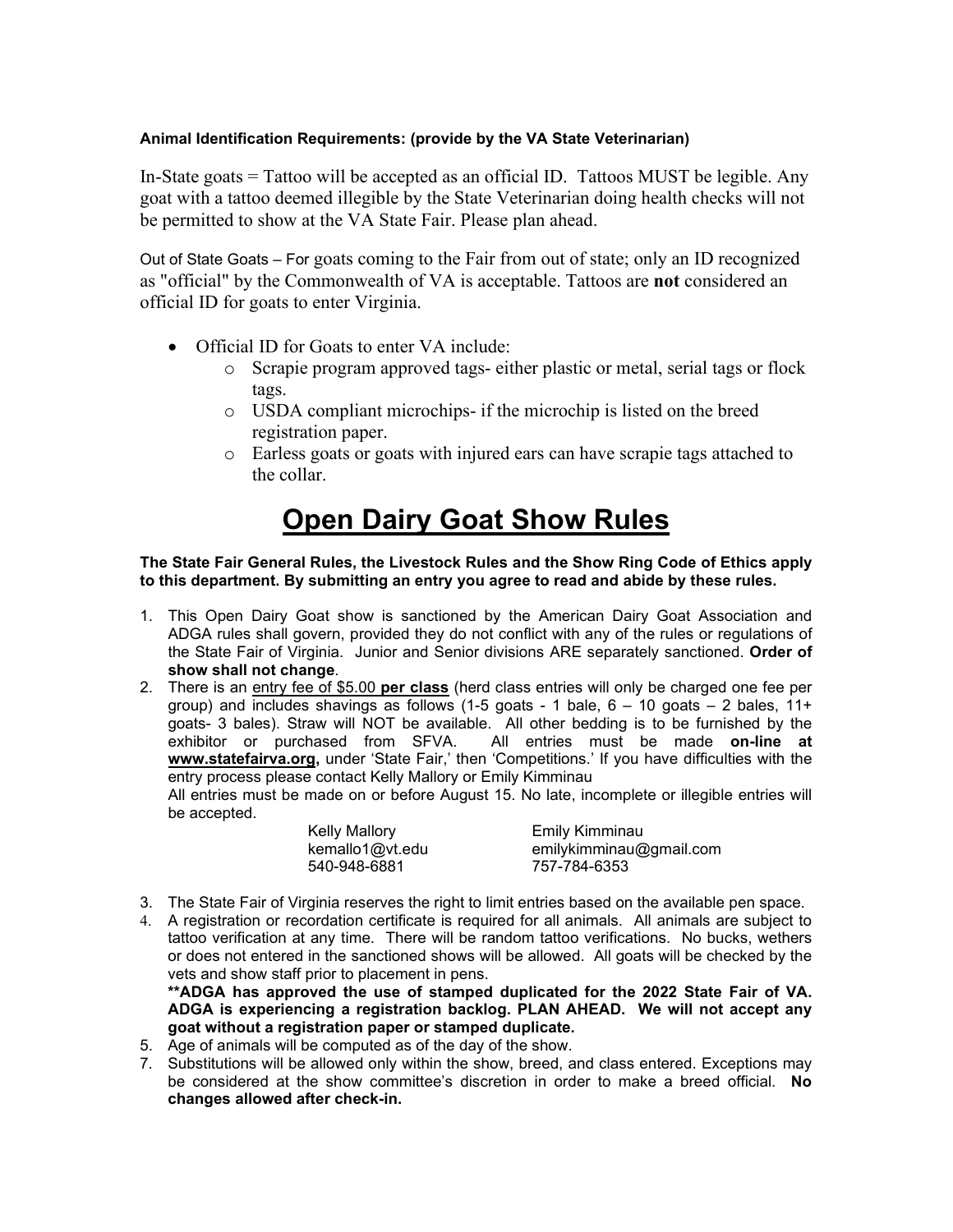- 8. **Herd Unit**: For the purposes of group classes only, Dairy Goat exhibitors who are members of a family or are individuals who are currently using a single designated herd name at the ADGA office, may combine does to form an entry in the group classes, provided the does were exhibited in the individual classes of that breed. Please enter the group class under a single name.
- 9. All group class entries of a breed will be made up only of those animals that have been shown in the individual classes of that breed, in that particular show. **All group classes will be restricted to no more than one (1) entry per herd unit.**
- 10. **Dress Code: Exhibitors and their handlers are expected to report to ringside in short or long sleeved white, collared shirts (shirts with commercial logos not associated with goats are not acceptable), white or black pants (or professional length skirts) with close-toed shoes. Dairy whites are preferred!**
- 11. All Dairy Goat exhibitors will be expected to participate in the Milking Demonstration, in the Goat Barn, on Saturday evening at 6:00 p.m.
- 12. There shall be no disbudding, no dehorning, no tattooing, no inserting of microchips or ear tags, etc. on the fairgrounds.
- 13. All milk must be disposed of promptly in the designated milk disposal containers.
- 14. **Bedrolls and tents are to be taken down and stored by 9:00 a.m. each morning. You may setup tents and bedrolls after 9:00 p.m. each evening.**

#### **Awards**

**Place 1st 2nd 3rd 4th 5th 6th Classes 1-15 \$30 \$25 \$20 \$15 \$10 \$5 Best udder of breed (\$30.00 First place only)** *Junior Grand Champion, Junior Reserve Grand Champion, Senior Grand Champion,*  **Senior Reserve Grand Champion:** 

*Best Junior Doe in Show, Best Senior Doe in Show, Best Udder in Show, Best Dairy Herd in Show:* **\$50 and Banner**

#### **Premier Exhibitors: \$20 and Rosette**

**Premier Exhibitor Award** (one for each sanctioned breed) – shall be given to the individual dairy goat exhibitor credited with the most points earned by his/her animals (not to exceed six) owned and exhibited in a particular breed. Exhibitor is defined as the owner of the animal as it appears on the registration papers. Designated Herd Units will not be allowed to combine points to compete for Premier Exhibitor Awards.

#### **Point Schedule for Premier Exhibitor Awards**

|           | Sr. Doe Jr. Doe |    |
|-----------|-----------------|----|
| 1st Place | 20              | 10 |
| 2nd Place | 18              | 9  |
| 3rd Place | 16              | 8  |

Points will be awarded for classes 1-4 and 7-11 only.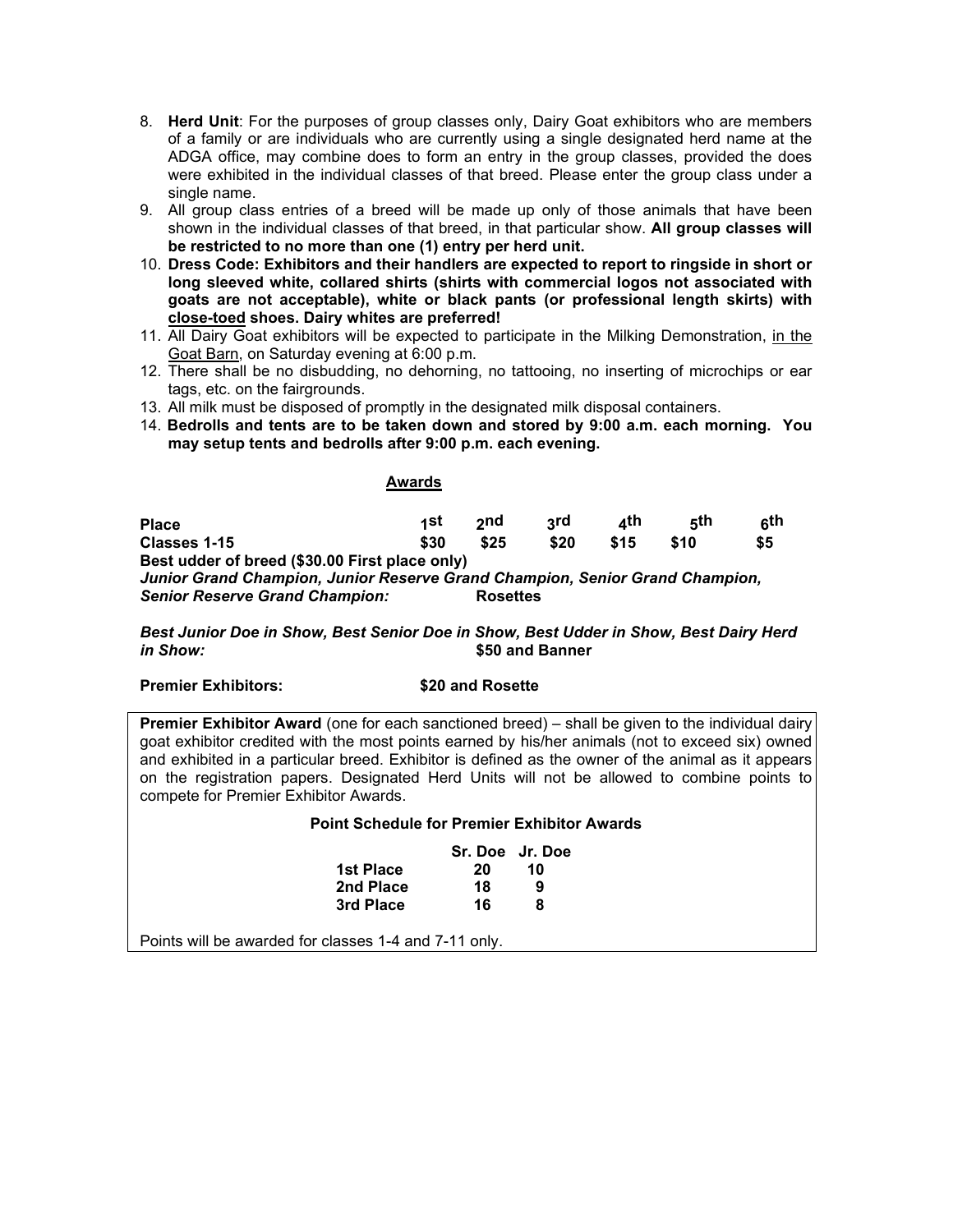#### **Dairy Goat Promotion & Herdsman Award**

| 1 <sup>st</sup> Place: | \$100 and Rosette |
|------------------------|-------------------|
| 2 <sup>nd</sup> Place: | \$80 and Rosette  |
| 3 <sup>rd</sup> Place: | \$40 and Rosette  |

Awarded to the Open Dairy Goat exhibitor whose display promotes the dairy goat industry (40%), is helpful to other exhibitors and fair guests (25%), whose pen area is neatly kept (20%) and is courteous to all others (15%).

#### **OPEN DAIRY GOATS Enter Division and Class on entry form.**

**Division 1: Alpine Division 2: Lamancha Division 3: Nigerian Dwarf Division 4: Nubian Division 5: Recorded Grade Division 6: Saanen Division 7: AOP (Oberhasli, Sable) Division 8: Toggenburg Division 9: Guernsey**

#### **Open Junior Doe Show: enter Division and Class on entry form**

#### **Class**

- 01 Junior Kids: born on or after April 1
- 02 Intermediate Kids: born March 1 March 31
- 03 Senior Kids: born on or before February 28
- 04 Dry Yearlings: over 1 year and under 2 years, never freshened, nor in milk (Junior Grand Champion) (Junior Reserve Grand Champion)
- 06 Best 3 Junior Does (Best Doe in Show)

#### **Open Senior Doe Show: enter Division and Class on entry form**

#### **Class**

- 07 Milkers, under 2 years old
- 08 Milkers, 2 years old
- 09 Milkers, 3 years old
- 10 Milkers, 4 years old
- 11 Milkers, 5 years old and older (Senior Grand Champion) (Senior Reserve Grand Champion)
- 12 Champion Challenge (Best Udder of Breed) entries in this class will be selected by the judge from classes 7,8,9,10 & 11.
- 13 Senior Dam and Daughter Enter by dam's name.
- 14 Senior Produce of Dam
- 15 Dairy Herd Three **senior** does, entered by unit or exhibitor's name. (one herd unit per exhibitor) (Best Doe in Show)

(Best Udder in Show) (Best Dairy Herd in Show)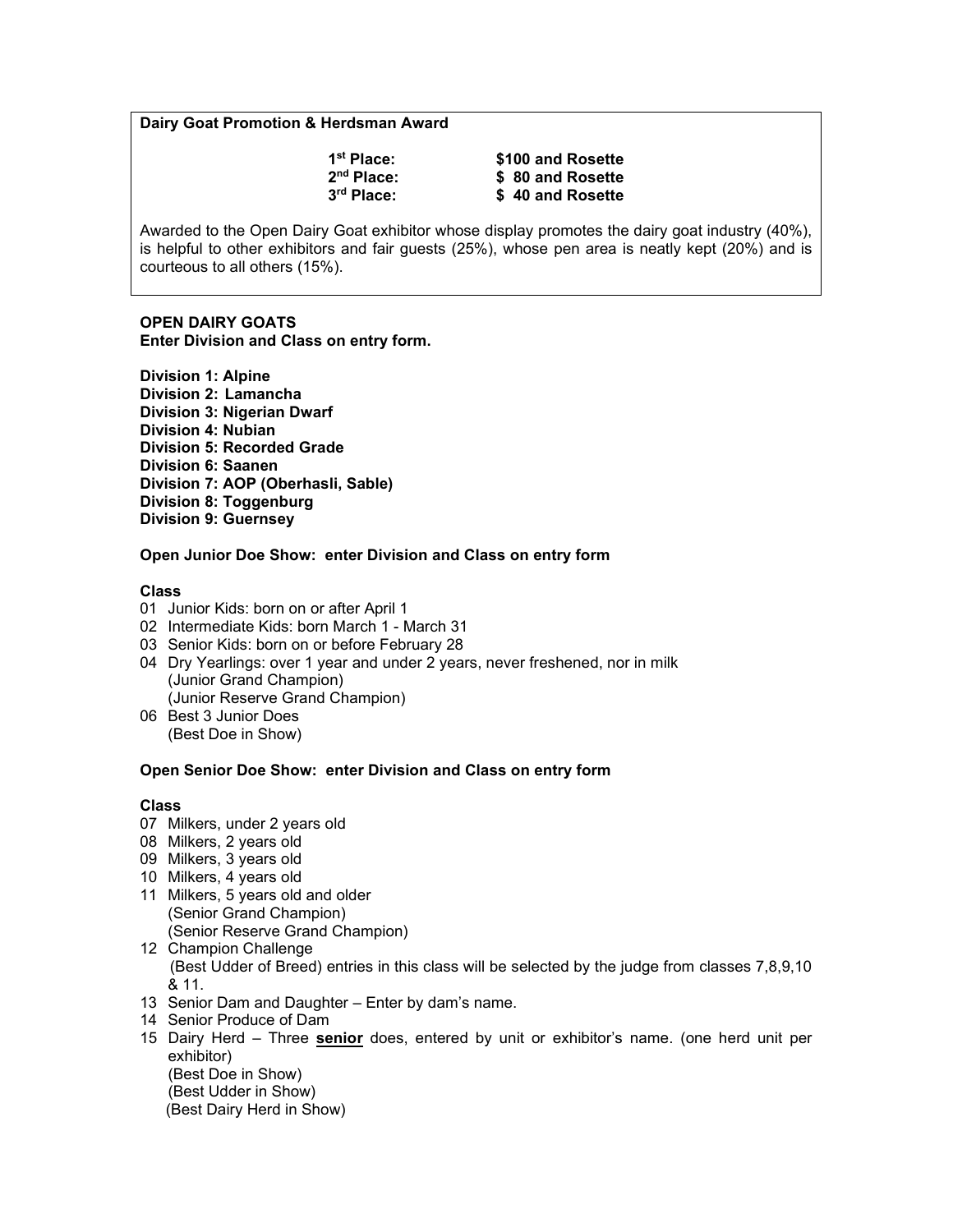# **Youth Dairy Goat Show Rules**

**The State Fair General Rules, the Livestock Rules and the Show Ring Code of Ethics apply to this department. By submitting an entry you agree to read and abide by these rules.**

- 1. **The Youth Dairy Goat Show will** *NOT* **be sanctioned by the American Dairy Goat Association.**
- 2. The Youth Dairy Goat Show is open to exhibitors who are members of 4-H, FFA and other youth who are at least 9 years of age by September 30 of the current year and must not have had their 19<sup>th</sup> birthday before January 1 of current year. PeeWee youth may participate in Showmanship and Costume Class.
- 3. A registration or recordation certificate is required for all animals. All animals are subject to tattoo verification at any time. There will be random tattoo verifications. No bucks, wethers or does not entered in the sanctioned shows will be allowed. All goats will be checked by the vets and show staff prior to placement in pens.

**\*\*ADGA has approved the use of stamped duplicated for the 2022 State Fair of VA. ADGA is experiencing a registration backlog. PLAN AHEAD. We will not accept any goat without a registration paper or stamped duplicate.** 

4. All entries must be made **on-line at www.statefairva.org,** under 'State Fair,' then 'Competitions.' If you have difficulties with the entry process please contact Kelly Mallory or Emily Kimminau.

All entries must be made on or before August 15. **No** late, incomplete or illegible entries will be accepted.

| <b>Kelly Mallory</b> | Emily Kimminau          |
|----------------------|-------------------------|
| kemallo1@vt.edu      | emilykimminau@gmail.com |
| 540-948-6881         | 757-784-6353            |

- 6. The State Fair of Virginia reserves the right to limit entries based on the available pen space.
- 7. First bedding will be available (1-5 goats 1 bale, 6 10 goats 2 bales, 11+ goats- 3 bales). Straw will NOT be available. All other bedding is to be furnished by the exhibitor or purchased from SFVA.
- 8. All animals exhibited in the Youth Dairy Goat Show, including those used in showmanship, must have been registered in the ownership of the youth exhibitor and cared for by the youth exhibitor, since at least August 1, 2022 with the exception of peewee exhibitors, who may borrow animals already entered in the sanctioned shows. Ownership of Registered Dairy Goats may be joint with an immediate family member (parent, step-parent, or sibling), provided the Exhibitor's Name is present on the certificate. No Farm Names, even the family farm, are allowed. For goats with joint ownership, entries may only be made in the name of one exhibitor and may not be changed once entries are submitted and approved.
- 9. Each youth exhibitor is expected to handle his/her own animal in the ring. If an exhibitor has more than one animal in the ring, he/she must have another youth show the extra animal(s).
- 10. Age of animals will be computed as of the day of the show.
- 11. Substitutions will be allowed only within the show, breed, and class entered. Exceptions may be considered at the show committee's discretion in order to make a breed official. **No changes allowed after check-in.**
- 12. **Showmanship:** Showmanship animals must also be shown in the individual age class of their breed in the Youth Dairy Goat Show and owned by the youth exhibitor. PeeWee Showman may use a goat that is not entered in a breed class but all State Fair health regulations will still apply. All youth exhibitors must participate in showmanship. There are no entry fees in Showmanship and Costume classes.
- 13. **Herd Unit**: For the purposes of group classes only, Youth Dairy Goat exhibitors who are members of a family currently using a single designated herd name at the ADGA office, may combine does to form a single entry in the group classes, provided the does were exhibited in the individual classes of that breed. Please enter the group class under a single name.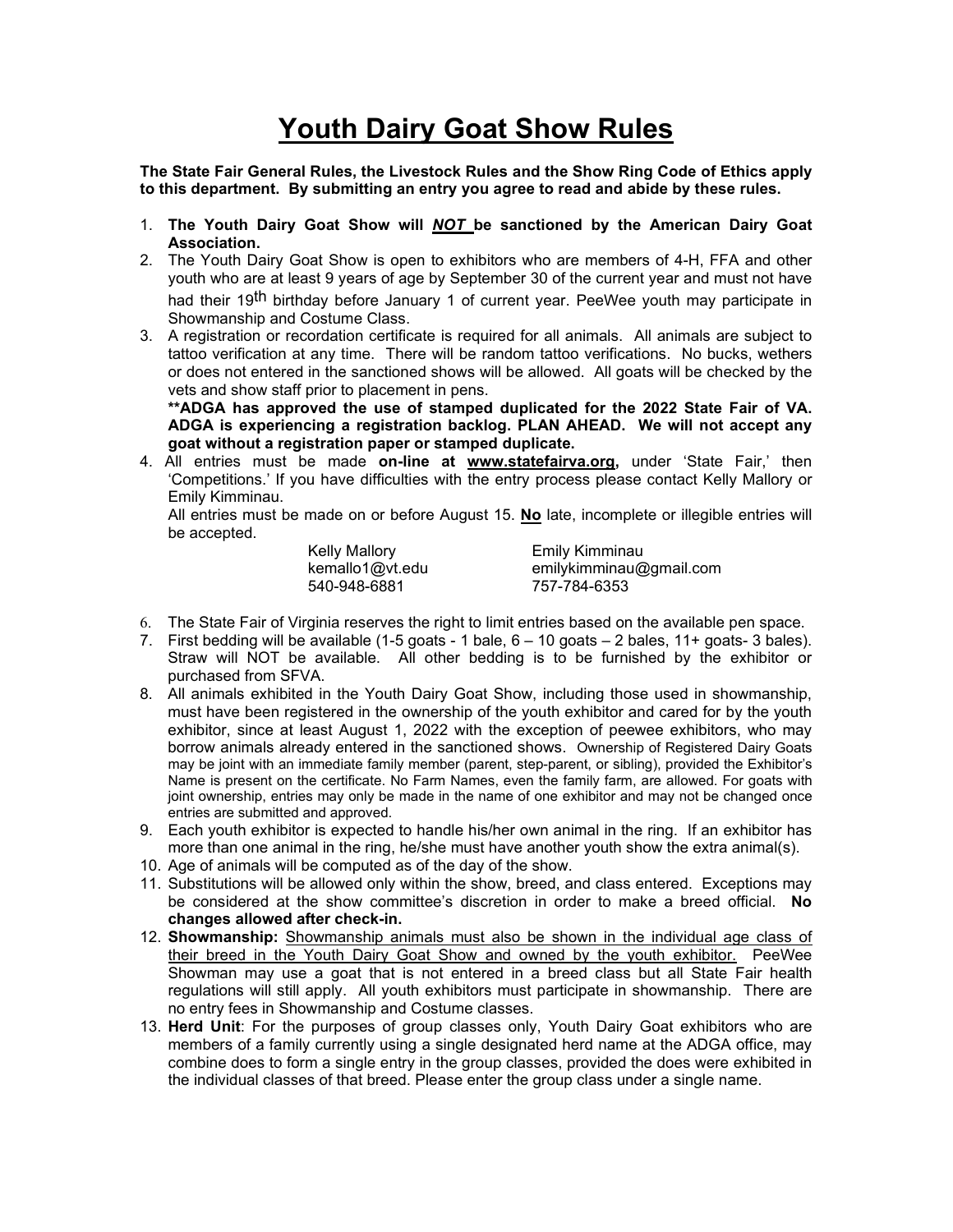- 14. All group class entries of a breed will be made up only of those animals that have been shown in the individual classes of that breed, in this particular show. All group classes will be restricted to no more than one (1) entry per herd unit.
- 15. **Dress Code: Exhibitors are expected to report to ringside in short or long sleeved white, collared shirts (shirts with commercial logos not associated with goats are not acceptable), white or black pants (or professional length skirts) with close-toed shoes. Dairy whites are preferred!**
- 16. All Youth Dairy Goat exhibitors will be expected to participate in the Milking Demonstration, in the Goat Barn, on Saturday evening at 6:00 p.m.
- 17. There shall be no disbudding, no dehorning, no tattooing, no inserting of microchips or ear tags, etc. on the fairgrounds.
- 18. All milk must be disposed of promptly in the designated milk disposal containers.
- 19. Bedrolls and tents are to be taken down and stored by 9:00 a.m. each morning. You may setup tents and bedrolls after 9:00 pm each evening.

#### **Youth Awards**

| <b>Place</b>                  | 1St  | ond.         | २rd  | ⊿th  | 5th | ດth |
|-------------------------------|------|--------------|------|------|-----|-----|
| Classes 20-22, 24, 25, 27-39: | \$20 | \$16         | \$14 | \$10 | \$8 | \$6 |
| <b>Classes 23 &amp; 26:</b>   |      | Ribbons only |      |      |     |     |

*Junior Champion, Reserve Junior Champion, Senior Champion, Senior Reserve Champion, Grand Champion, Reserve Grand Champion:* **Rosettes** 

*Best Doe in Show, Best Dairy Herd in Show***: \$50 and Banner**

#### **Premier Youth Exhibitors: \$20 and Rosette**

**Premier Exhibitor Award** (one for each sanctioned breed) – shall be given to the individual dairy goat exhibitor credited with the most points earned by his/her animals (not to exceed six) owned and exhibited in a particular breed. Exhibitor is defined as the owner of the animal as it appears on the registration papers. Designated Herd Units will not be allowed to combine points to compete for Premier Exhibitor Awards.

#### **Point Schedule for Premier Youth Exhibitor Awards**

| Sr. Doe Jr. Doe |
|-----------------|
|                 |
|                 |
|                 |
|                 |

Points will be awarded for classes 27-30 and 32-36.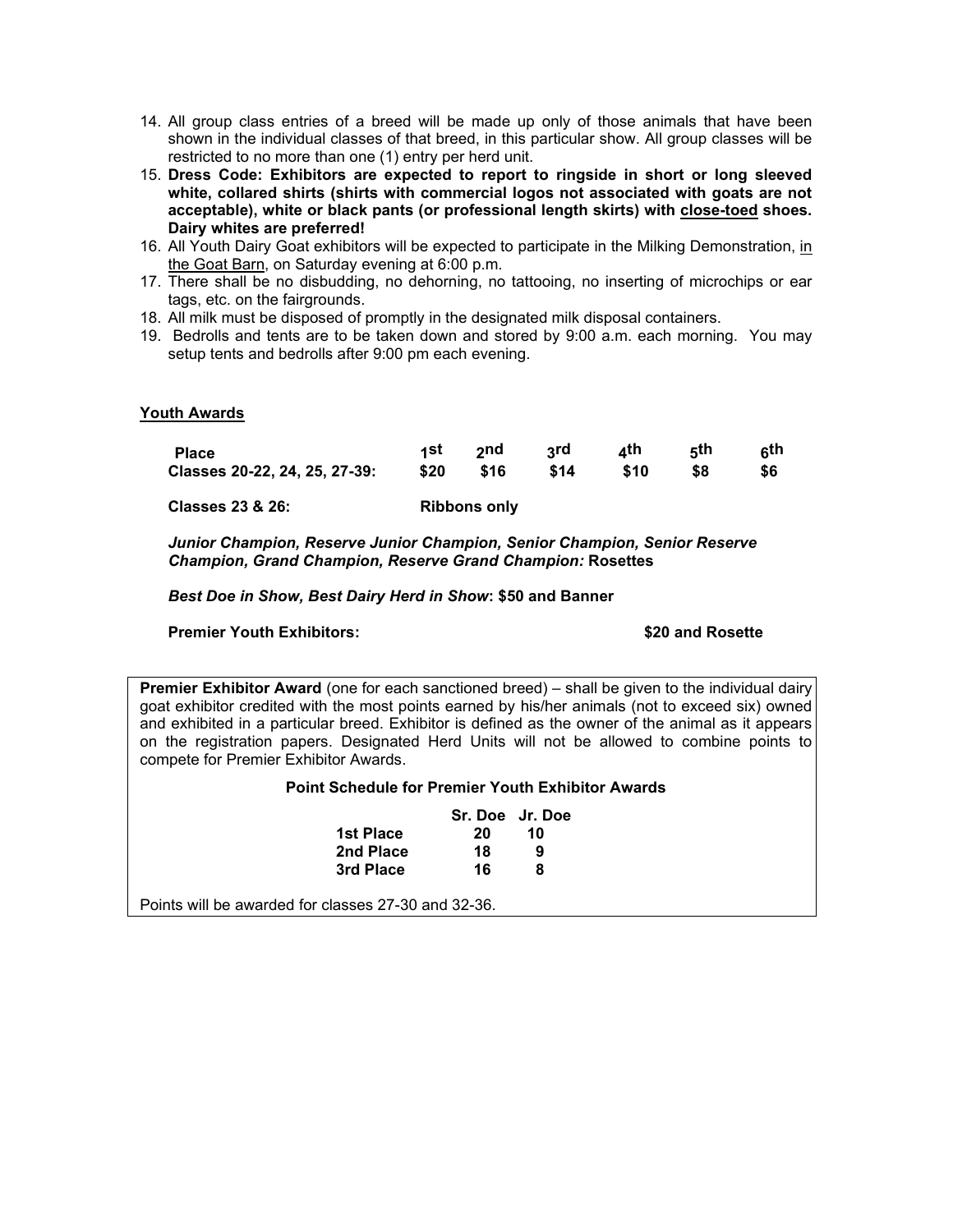#### **Dairy Goat Promotion & Herdsman Award**

| 1 <sup>st</sup> Place: | \$100 and Rosette |
|------------------------|-------------------|
| $2nd$ Place:           | \$ 80 and Rosette |
| 3rd Place:             | \$40 and Rosette  |

Awarded to the Youth Dairy Goat exhibitor whose display promotes the dairy goat industry (40%), is helpful to other exhibitors and fair guests (25%), whose pen area is neatly kept (20%) and is courteous to all others (15%).

#### **State Fair of Virginia Scholarship Program – Dairy Goats**

The Scholarship Program is open is open to exhibitors who are members of 4-H, FFA and other youth who are at least 9 years of age by September 30 of the current year and must not have had their 19<sup>th</sup> birthday before January 1 of current year

> Each category will be split into three age groups: Juniors: 12 and younger as of Sept 30<sup>th</sup> of the current year Intermediates: 13-15 as of Sept. 30<sup>th</sup> of the current year Seniors: 16-19 as of Sept. 30<sup>th</sup> of the current year

#### **Nine Scholarships (by age group):**

| Junior       | 1st | \$450.00 | 2nd             | \$300.00 | 3 <sup>rd</sup> | \$200.00 |
|--------------|-----|----------|-----------------|----------|-----------------|----------|
| Intermediate | 1st | \$550.00 | 2 <sub>nd</sub> | \$400.00 | 3 <sup>rd</sup> | \$300.00 |
| Senior       | 1st | \$650.00 | 2 <sub>nd</sub> | \$500.00 | 3 <sup>rd</sup> | \$400.00 |

#### **Ranking of exhibitors will be based on the following:**

**30% - Showmanship**

**25% - Live class placing (in an individual class with one animal – no herd** 

**classes)**

**20% - Skillathon**

**15% - Herdsman/Promotion (Must include display)**

**10% - Record Book** 

**(record books can be found at [https://ext.vt.edu/4h-youth/youth-livestock/record-books](https://ext.vt.edu/4h-youth/youth-livestock/record-books-index.html)[index.html.](https://ext.vt.edu/4h-youth/youth-livestock/record-books-index.html) Use General Record Book** *or contact Kelly Mallory at [malloryk@vt.edu](mailto:malloryk@vt.edu) or 540- 948-6881* 

*\*Exhibitors must participate in ALL of the above criteria to be eligible for a scholarship.*